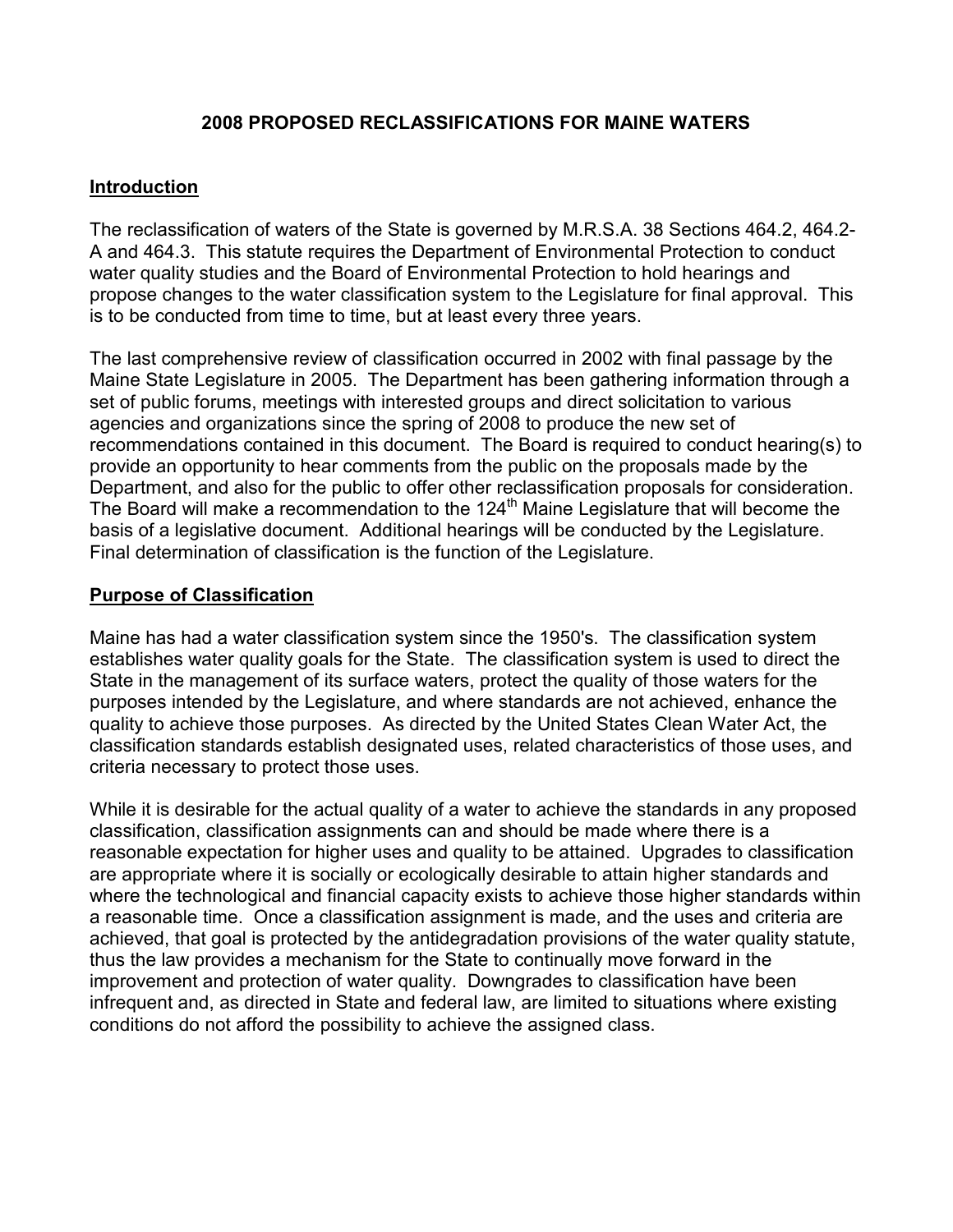### Water Quality Classes

The State has four classes for freshwater rivers, three classes for marine and estuarine waters, and one class for lakes and ponds. The standards for these classes are at the end of this document. The general structure of each standard is that the first paragraph contains designated uses and characteristics, the second paragraph sets water quality criteria and the third paragraph establishes special provisions or restrictions on discharges or other activities.

If one makes a close comparison of the standards, it can be seen that there is actually not much difference between the uses or the qualities of the various classes. All attain the minimum fishable-swimmable standards established in the federal Clean Water Act. The classification system should be viewed more as a hierarchy of risk, rather than one of use or quality; the risk being the possibility of a breakdown of the ecosystem due to either natural or human caused events. Ecosystems that are more natural in their structure and function can be expected to be more resilient to a new stress and to show more rapid recovery. Class AA, GPA and SA involve little risk since activities such as waste discharge and impoundment are prohibited by the Maine water quality classification law. The expectation to achieve natural conditions is high in these waters, and degradation is unlikely. Class A waters allow impoundment and very restricted discharges, so the risk of degradation while small, is greater than for Class AA or SA since there is greater allowance for human activities in Class A waters. Class B and SB have fewer restrictions on activities but still maintain strict water quality criteria. Finally, Class C and SC have the least restrictions on human uses and activities and the lowest (but not low) water quality criteria. Class C and SC waters are still good quality, but the margin for error (degradation) in these waters, in the event of an additional stress being introduced (such as a spill or a drought), is the least. All water quality classifications for Maine waterbodies are designed to attain the Interim Goals of the U.S. Clean Water Act or higher.

### Department Proposals

The Department has actively been seeking input from a variety of sources throughout the year. This has been done through survey of the DEP staff and other natural resource agencies including the Maine Department of Inland Fisheries and Wildlife, Department of Marine Resources and the Atlantic Salmon Commission, and the U.S. Environmental Protection Agency. Direct outreach, in the form of approximately 45 telephone calls and follow-up email contact, was directed to municipalities with waters under consideration for reclassification; water quality interest groups were also directly contacted and each of the Native American tribes in Maine were contacted by telephone. Other agencies and organizations including the Maine Department of Inland Fisheries and Wildlife, the Western Foothills Land Trust, the Friends of the Basin, the Portland Water District, and the Friends of Merrymeeting Bay contributed data and recommendations for reclassification. Various environmental and conservation groups including The Nature Conservancy, the Natural Resources Council of Maine, Maine Rivers and their affiliates, various watershed councils, watershed associations, and others were contacted for their assistance. Two publicly advertised meetings were held in Lewiston and Presque Isle to allow public input. Comments were heard at those meetings and written comments were received following the meetings.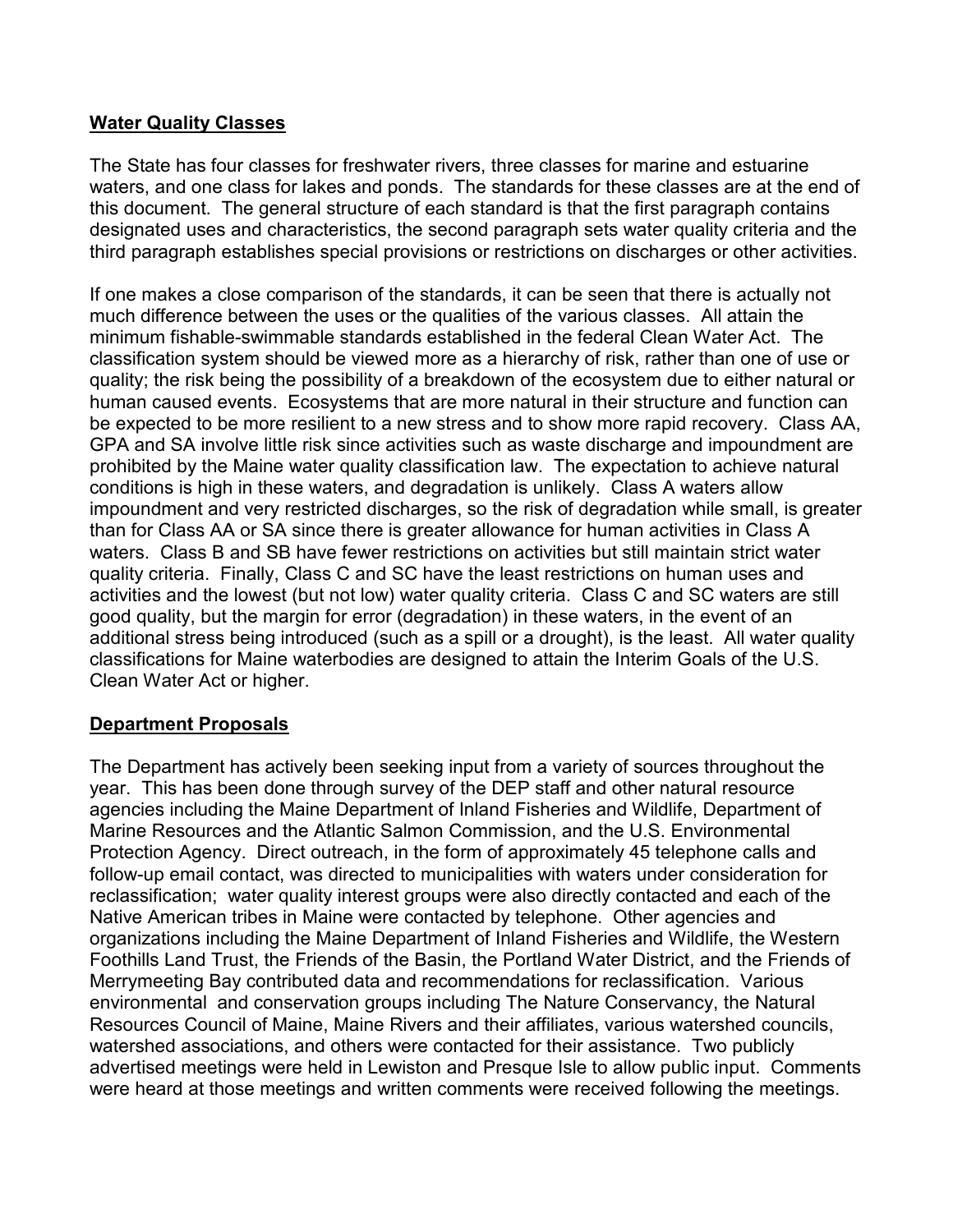Initial Reclassification recommendations from the Department are summarized in the following table. These proposals reflect a review of the recommendations made by the aforementioned sources and information provided in water quality studies conducted in recent years (e.g. Biennial Water Quality Assessment Report required by Section 305b of the Clean Water Act, wasteload studies, etc.), management activities such as the construction of wastewater treatment facilities, and the acquisition of lands for recreation and conservation purposes surrounding certain waters. The Department seeks to achieve all the purposes and objectives described in the law including "promoting general welfare; in preventing disease; in promoting health; in providing habitat for fish, shellfish and wildlife; as a source of recreational opportunity; and as a resource for commerce and industry" by establishing a more balanced distribution of water classes statewide, particularly by seeking upgrades to classification in the more populated areas of the State. The Department recommends:

- seventeen proposals for upgrade of water quality classification;
- six proposals to change the classification statute to clarify the classification that applies to specific waterbody segments;
- one segment is recommended by the Department for Use Attainability Analysis to consider lowering of classification due to inability to attain assigned classification; and
- the Department recommends against passage, at this time, of three submitted proposals.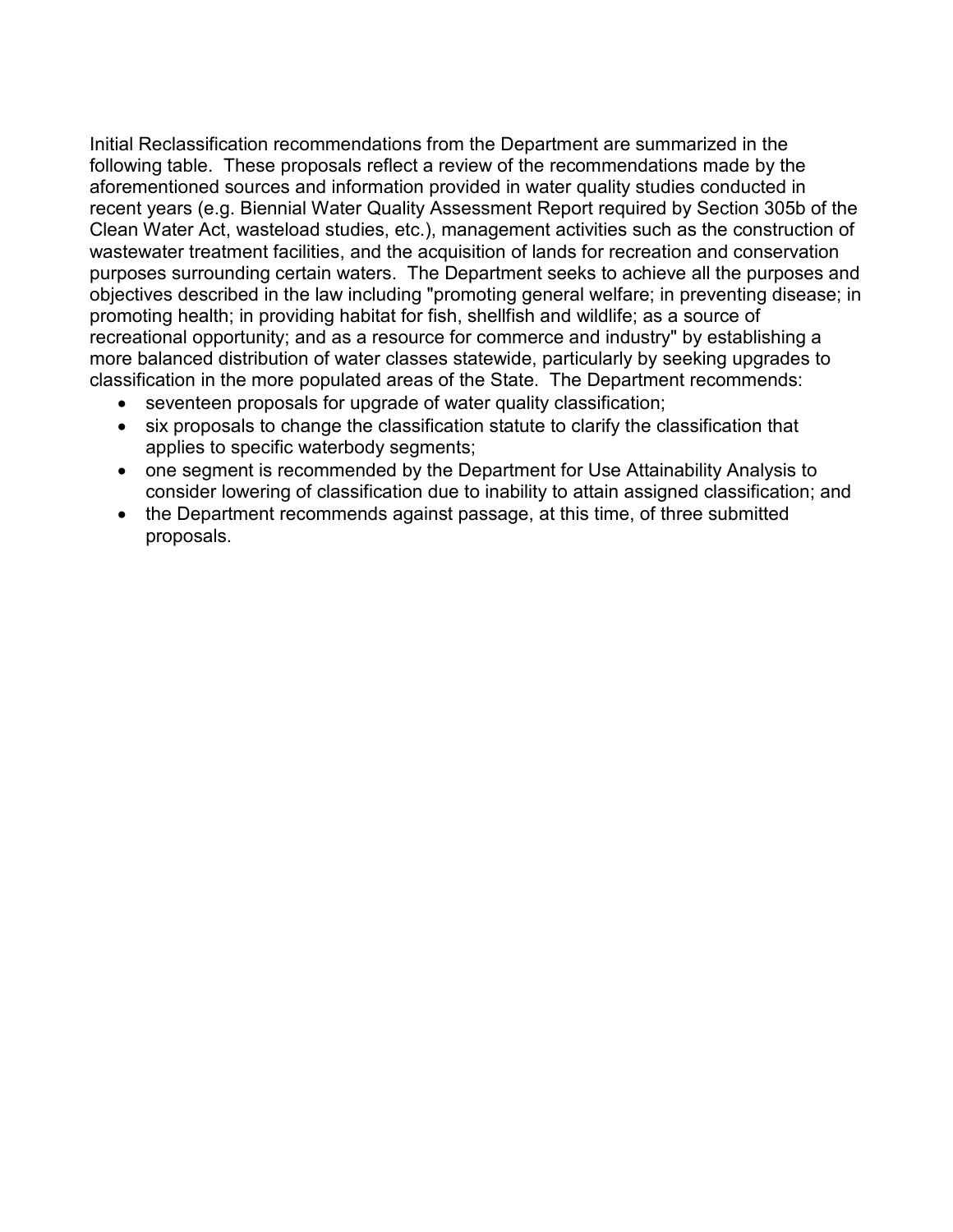## MAINE DEPARTMENT OF ENVIRONMENTAL PROTECTION

# RECOMMENDED UPGRADES IN WATER QUALITY CLASSIFICATION

| <b>Class Change</b>   | Waterbody                | <b>Drainage Basin</b> | <b>Proposed by</b>              | <b>Recommendations</b>                                            |  |  |  |
|-----------------------|--------------------------|-----------------------|---------------------------------|-------------------------------------------------------------------|--|--|--|
| <b>Marine Coastal</b> |                          |                       |                                 |                                                                   |  |  |  |
| Class SB to SA        | The Basin                | Marine Coastal        | The Nature                      | Tidal inlet in the New Meadows River estuary; exceptional         |  |  |  |
| (marine)              | Phippsburg               |                       | Conservancy                     | ecological and social value; highly productive and economically   |  |  |  |
|                       |                          |                       | and Friends of                  | significant soft-shell clam beds; well-supported, viable upgrade. |  |  |  |
|                       |                          |                       | The Basin                       |                                                                   |  |  |  |
|                       |                          |                       | <b>Androscoggin River Basin</b> |                                                                   |  |  |  |
| Class A to AA         | <b>Abbott Brook</b>      | Androscoggin          | Maine Dept                      | Trib to Magalloway River. Abbott Brook provides important         |  |  |  |
|                       | Lincoln Pltn             |                       | Inland Fish $\&$                | spawning and rearing habitat for native brook trout from the      |  |  |  |
|                       |                          |                       | Wildlife                        | Magalloway River, which is a brook trout sport fishery of         |  |  |  |
|                       |                          |                       |                                 | statewide significance.                                           |  |  |  |
| Class B to A          | <b>Aunt Hannah Brook</b> | Androscoggin          | Maine DEP                       | Biological monitoring shows that this brook is now attaining the  |  |  |  |
|                       | Dixfield                 |                       |                                 | standards of Class A biocriteria (1998 and 2003). The             |  |  |  |
|                       |                          |                       |                                 | watershed is 90% forested with the remainder in small farms.      |  |  |  |
|                       |                          |                       |                                 | The primary public use of Aunt Hannah Brook is a managed          |  |  |  |
|                       |                          |                       |                                 | trout fishery that MDIFW manages as 'children only' fishing.      |  |  |  |
|                       |                          |                       |                                 |                                                                   |  |  |  |
|                       |                          |                       | <b>Kennebec River Basin</b>     |                                                                   |  |  |  |
| Class C to B          | Kennebec River           | Kennebec              | Maine DEP                       | Water quality modeling for the Kennebec indicates that this       |  |  |  |
|                       | Fairfield-Waterville     |                       |                                 | segment of the river generally is attaining Class B criteria for  |  |  |  |
|                       |                          |                       |                                 | aquatic life and dissolved oxygen; much of the rest of the        |  |  |  |
|                       |                          |                       |                                 | mainstem of the Kennebec upgraded to Class B; outstanding         |  |  |  |
|                       |                          |                       |                                 | recreational fishery of statewide and regional significance,      |  |  |  |
|                       |                          |                       |                                 | below Shawmut dam. Water quality in this segment is affected      |  |  |  |
|                       |                          |                       |                                 | by two paper mill discharges, several municipal discharges and    |  |  |  |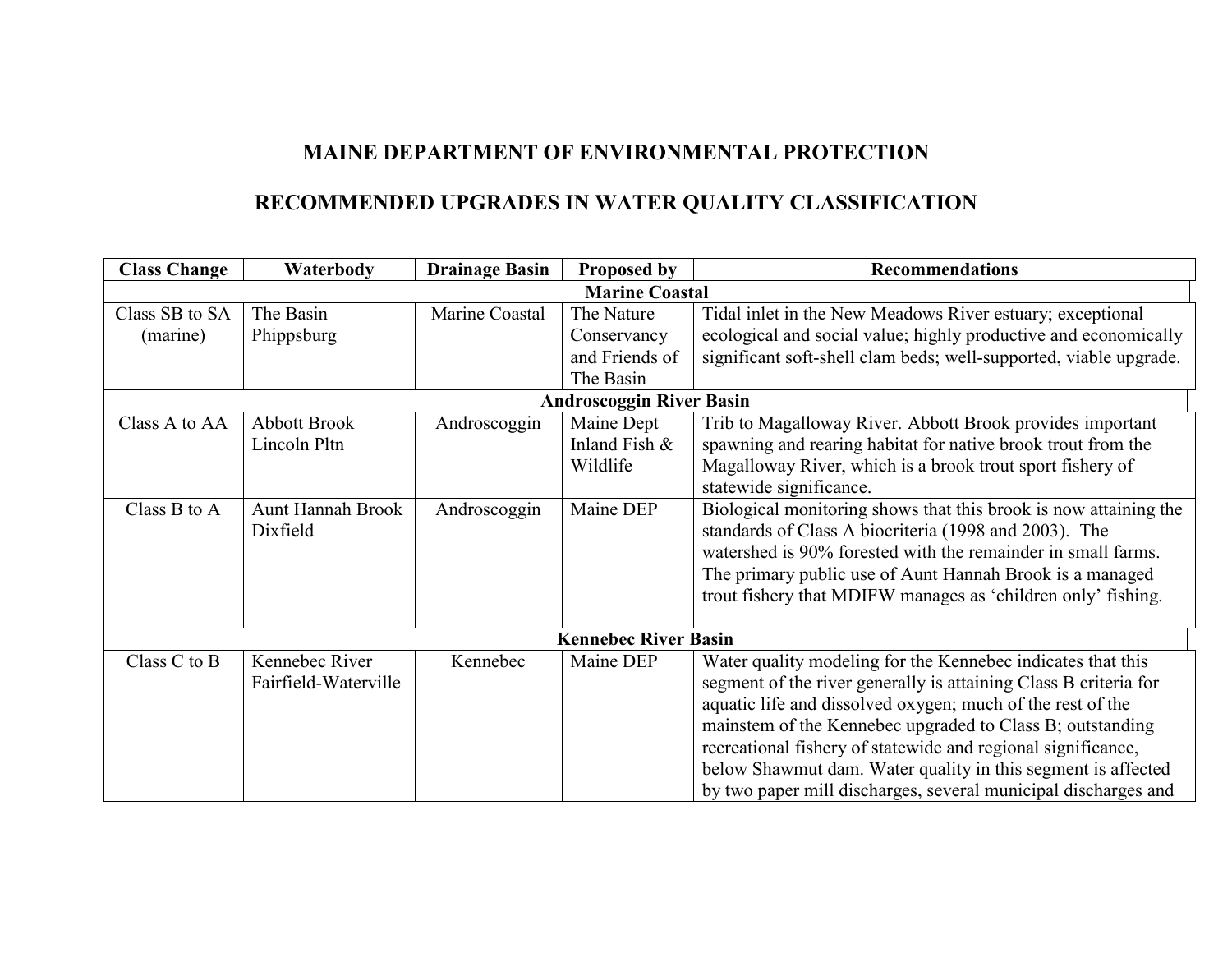|              |                                                                                                                                                                           |           |                                                   | two impoundments. The deeper areas of some impounded<br>sections may show excursions of water quality criteria at times.                                                                                                                                                                          |
|--------------|---------------------------------------------------------------------------------------------------------------------------------------------------------------------------|-----------|---------------------------------------------------|---------------------------------------------------------------------------------------------------------------------------------------------------------------------------------------------------------------------------------------------------------------------------------------------------|
| Class C to B | Tidal tributaries to<br>Kennebec River<br>including Bond<br>Brook, Cobbossee<br>Stream, Togus<br>Stream and minor<br>drainages.<br>Augusta, Randolph,<br>Gardiner, others | Kennebec  | Maine DEP                                         | Classification oversight when the lower Kennebec was upgraded<br>to Class B; Tidal segments of tributaries were left as Class C.<br>Tidal portions of the Eastern River to remain Class C due to<br>water quality attainment issues.                                                              |
|              |                                                                                                                                                                           |           | <b>Penobscot River Basin</b>                      |                                                                                                                                                                                                                                                                                                   |
| Class B to A | Alder Stream,<br>tributary to<br>Piscataquis River<br>Milo and area towns                                                                                                 | Penobscot | The Nature<br>Conservancy;<br>Sweetwater<br>Trust | Upgrade is recommended based on documentation of special<br>concern species; watershed is 88% natural cover. The potential<br>exists for significant ocean connectivity value for<br>anadromous/diadromous fish due to hydrological connection to<br>the Penobscot River and restoration project. |
| Class B to A | Tributaries to<br>Seboeis Stream<br>Sebois                                                                                                                                | Penobscot | The Nature<br>Conservancy                         | Tributaries mistakenly left out of Seboeis River upgrade to Class<br>A. Ocean connectivity fishery values; habitat for alewife,<br>American eel, blueback herring and Atlantic salmon exists in the<br>Seboeis but tributaries were not specified for upgrade.                                    |
| B to A       | Tributaries to<br>Mattamiscontis<br>Stream<br>Lincoln                                                                                                                     | Penobscot | The Nature<br>Conservancy                         | Tributaries mistakenly left out of Mattamiscontis Stream<br>upgrade to Class A. Ocean connectivity fishery values. The<br>proposal is to clarify that Mattamiscontis Stream and all<br>tributaries are Class A.                                                                                   |
| Class B to A | <b>West Branch</b><br>Souadabscook,<br>Browns Bk.,<br>tributaries to<br>Souadabscook.<br>Hampden                                                                          | Penobscot | Maine DEP                                         | Souadabscook upgraded to Class AA for Atlantic salmon<br>"above head of tide"; tributaries left as Class B. DMR confirms<br>that West Branch and Browns Brook are high value habitat<br>resource for Atlantic salmon                                                                              |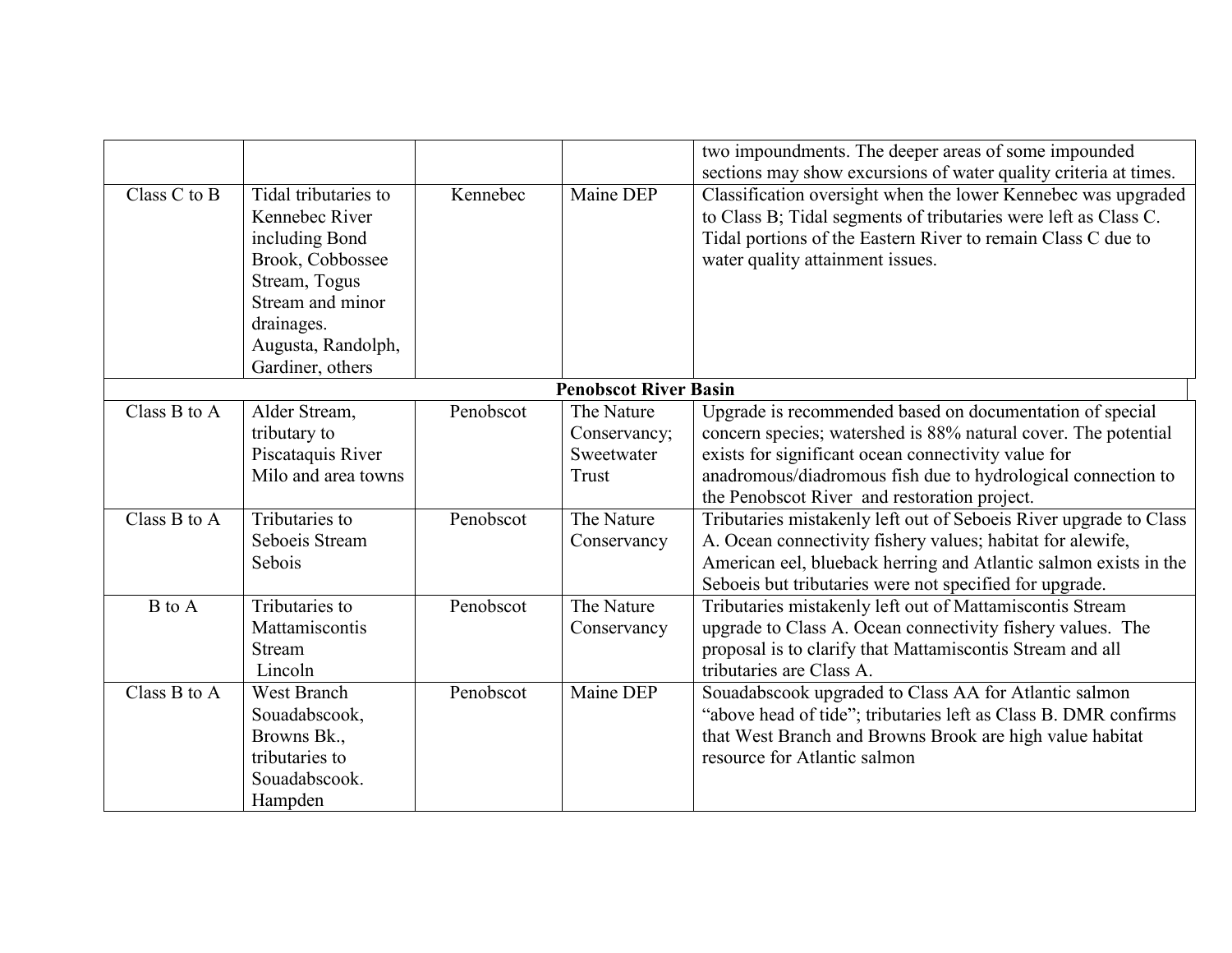|               |                                                          |              | <b>Presumpscot River Basin</b>                                                                                           |                                                                                                                                                                                                                                                                                                                                                                                                                                                                                  |
|---------------|----------------------------------------------------------|--------------|--------------------------------------------------------------------------------------------------------------------------|----------------------------------------------------------------------------------------------------------------------------------------------------------------------------------------------------------------------------------------------------------------------------------------------------------------------------------------------------------------------------------------------------------------------------------------------------------------------------------|
| Class A to AA | Crooked R<br>Harrison                                    | Presumpscot  | Maine Dept<br>Inland Fish &<br>Wildlife,<br>Portland Water<br>District and<br>four non-<br>governmental<br>organizations | Proposed for upgrade to AA due to outstanding fishery and<br>recreational values and importance as major tributary to Sebago<br>Lake. The upgrade proposal is contingent on a pending decision<br>on a pre-existing dam reconstruction application.                                                                                                                                                                                                                              |
|               |                                                          |              | <b>Saco River Basin</b>                                                                                                  |                                                                                                                                                                                                                                                                                                                                                                                                                                                                                  |
| Class B to A  | South River,<br>tributary to<br>Ossippee River<br>Porter | Saco         | The Nature<br>Conservancy                                                                                                | The South River is a significant tributary to the Ossippee River.<br>Emerson Brook, the headwaters of the South River in Maine is<br>Class A due to a high quality native brook trout fishery<br>identified by MDIFW. A significant portion of the South River<br>watershed is protected as conservation land by the Pine River<br>Matrix and the watershed is largely intact, natural cover.<br>Opportunity to increase Class A river segments in the southern<br>Maine region. |
|               |                                                          |              | <b>Salmon Falls River Basin</b>                                                                                          |                                                                                                                                                                                                                                                                                                                                                                                                                                                                                  |
| Class B to A  | <b>Little River</b><br>No. Berwick;<br>Lebanon           | Salmon Falls | The Nature<br>Conservancy                                                                                                | The Little River is a significant tributary to the Salmon Falls<br>River. Biological monitoring shows attainment of Class A<br>biocriteria in two sampled locations (No. Berwick and<br>Lebanon). The watershed is largely intact, natural cover.<br>Opportunity to increase Class A river segments in the southern<br>Maine region.                                                                                                                                             |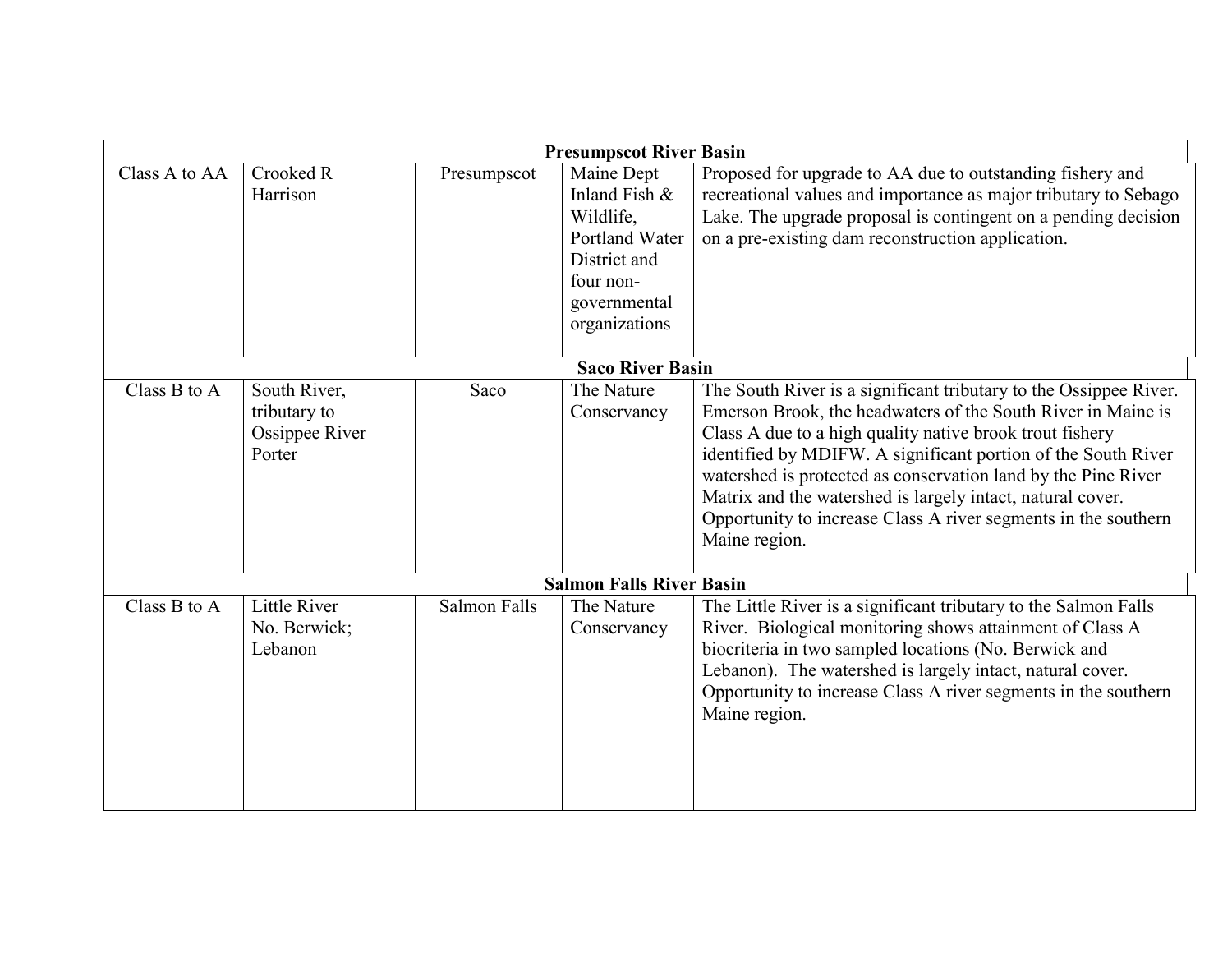|              |                                                                                                              |                              | <b>St. John River Basin</b> |                                                                                                                                                                                                                                                        |
|--------------|--------------------------------------------------------------------------------------------------------------|------------------------------|-----------------------------|--------------------------------------------------------------------------------------------------------------------------------------------------------------------------------------------------------------------------------------------------------|
| Class B to A | <b>Beaver Brook</b><br>T14 R6 WELS, T14<br>R5 WELS, T13 R5<br>WELS, Portage<br>Lake, Ashland,<br>Castle Hill | St. John                     | The Nature<br>Conservancy   | Recommended by the Nature Conservancy as an example of a<br>high quality, natural, ecological resource, worthy of<br>preservation. The Beaver Brook watershed is predominantly in<br>natural land cover.                                               |
| Class B to A | Gardner Bk<br>Wade Twp                                                                                       | St. John                     | Citizen<br>proposal         | Gardner Brook showed attainment of Class A biocriteria in<br>2004. The Gardner Brook watershed is predominantly in natural<br>land cover. High quality, natural, ecological resource worthy of<br>preservation.                                        |
| Class B to A | Violette Stream,<br>from source to the<br>confluence with<br>Caniba Brook.<br>Van Buren                      | St. John                     | The Nature<br>Conservancy   | Proposal is for upper watershed of Violette Stream only; has<br>predominantly natural land cover. Class A biocriteria attained.<br>The stream was noted by The Nature Conservancy as the only<br>representative of its type in the St. John watershed. |
|              |                                                                                                              |                              | <b>Minor Drainages</b>      |                                                                                                                                                                                                                                                        |
| Class B to A | Pemaquid R. Bristol                                                                                          | Damariscotta-<br>coastal drg | The Nature<br>Conservancy   | The Pemaquid River connects a chain of Class GPA ponds with<br>good water quality. This upgrade will preserve lake water<br>quality.                                                                                                                   |
| Class B to A | Tributaries to<br>Ducktrap River<br>(Black, Kendall<br>Tucker)<br>Lincolnville and<br>area towns             | Sheepscot-<br>coastal        | The Nature<br>Conservancy   | The Ducktrap River was upgraded to Class AA for preservation<br>of endangered Atlantic salmon. DMR reports that the tributaries<br>also have important salmon and other coldwater fishery values<br>but are currently designated Class B.              |

# RECOMMENDED STATUTORY CLARIFICATION OF ASSIGNED CLASSIFICATION

| Class B to | Grand Falls | <b>Croix</b><br>Jl. | Maine DEP | Previously existing wastewater discharges have been discontinued        |
|------------|-------------|---------------------|-----------|-------------------------------------------------------------------------|
| GPA        | Flowage     |                     |           | and the ecological functioning of this section of the St. Croix is more |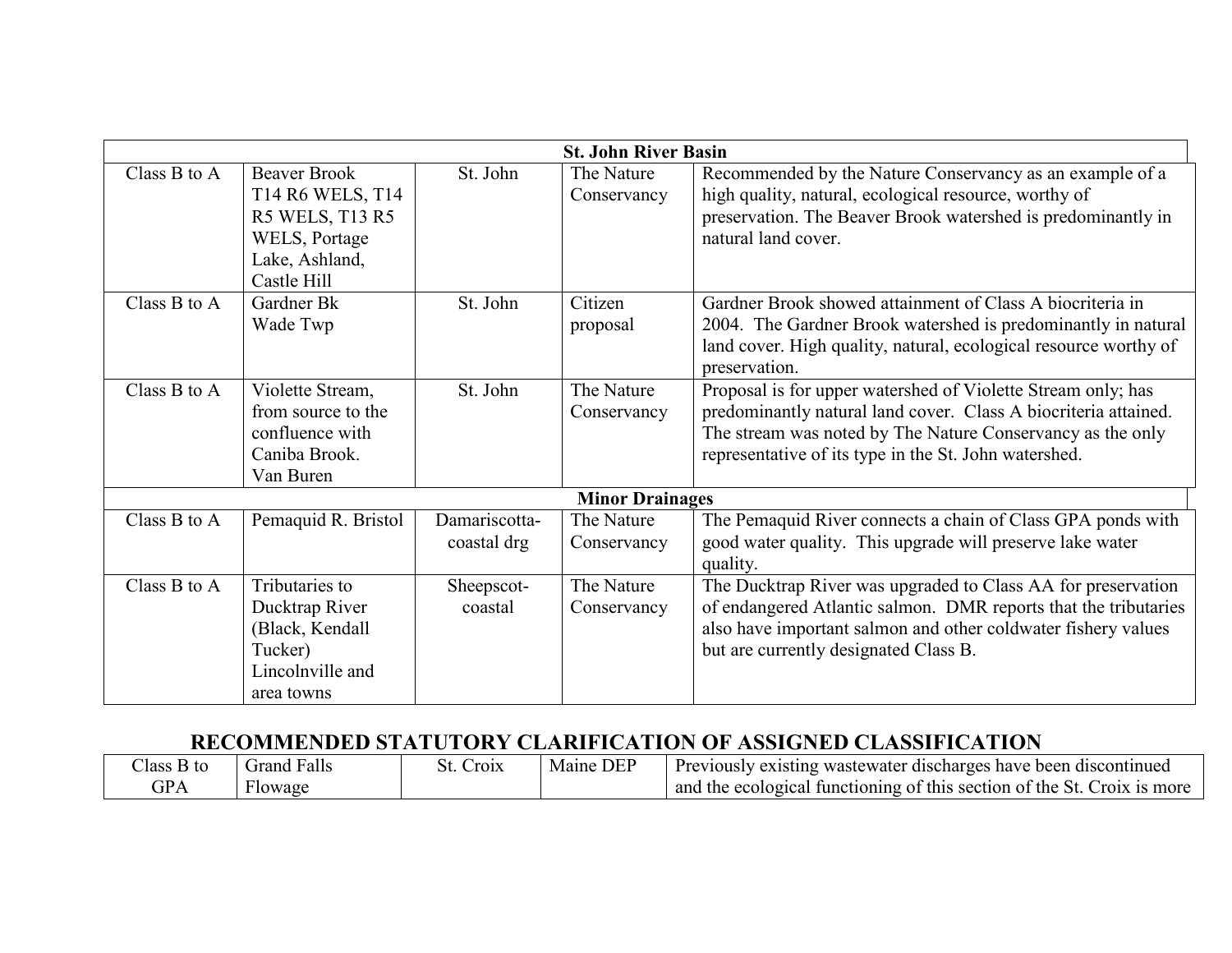|                                                                             | Princeton, Indian<br>TWP Reservation,<br>Baileyville, Fowler<br><b>TWP</b>                       |          |                      | similar to a great pond than a river but 38 MRSA § 467.13 designates<br>this as riverine Class B. Water quality management of the Grand<br>Falls Flowage is more appropriately based on its lake-like<br>characteristics                                                                                                                                                                                                                                                                                                                                 |
|-----------------------------------------------------------------------------|--------------------------------------------------------------------------------------------------|----------|----------------------|----------------------------------------------------------------------------------------------------------------------------------------------------------------------------------------------------------------------------------------------------------------------------------------------------------------------------------------------------------------------------------------------------------------------------------------------------------------------------------------------------------------------------------------------------------|
| Class B to<br>Class C<br>Fragmented<br>classification                       | Long Creek,<br>excluding<br>tributaries<br>So. Portland,<br>Westbrook                            | Fore     | City of<br>Westbrook | Fragmented classification - two different classes are designated<br>within a distance of less than 0.3 mile. Due to default wording in the<br>classification law Long Creek changes from Class C in So. Portland,<br>to a 0.3 mile long segment in Westbrook that is Class B, and then<br>back to Class C in Portland and So. Portland.                                                                                                                                                                                                                  |
| Class C to B<br>Fragmented<br>classification                                | Nonesuch River<br>Scarborough<br>Gorham                                                          | Fore     | Maine DEP            | Propose upgrade of upper reaches of the Nonesuch River to a point<br>0.5 mile downstream of Mitchell Hill Rd, Gorham, to Class B<br>Due to default wording in the classification law the Nonesuch River<br>changes from Class C to Class B and then back to Class C across<br>town lines within the distance of less than 1 mile in Scarborough and<br>Gorham.                                                                                                                                                                                           |
| Ambiguous<br>language,<br>clarify<br>Class B                                | <b>Stroudwater R</b><br>including So.<br>Branch, Fogg and<br><b>Silver Brooks</b><br>Scarborough | Fore     | Maine DEP            | Ambiguous language in statute implies Scarborough tributaries are<br>Class C; clarify all Stroudwater is Class B                                                                                                                                                                                                                                                                                                                                                                                                                                         |
| Clarify<br>landmark used<br>to designate<br>Class change<br>from $A$ to $B$ | St John River<br>Fort Kent                                                                       | St. John | Maine DEP            | Propose to move the landmark used to designate class change from<br>Class A to B $\frac{1}{2}$ mile upstream. 38 MRSA § 467.13 currently<br>designates the Canada-U.S. International Bridge in Fort Kent as the<br>landmark used to mark the classification transition from Class A to<br>Class B on the St. John River. The International Bridge is scheduled<br>to be re-located downstream, with the potential consequence that the<br>outfall of the Fort Kent POTW, now discharging to Class B water,<br>will illegally discharge to Class A water. |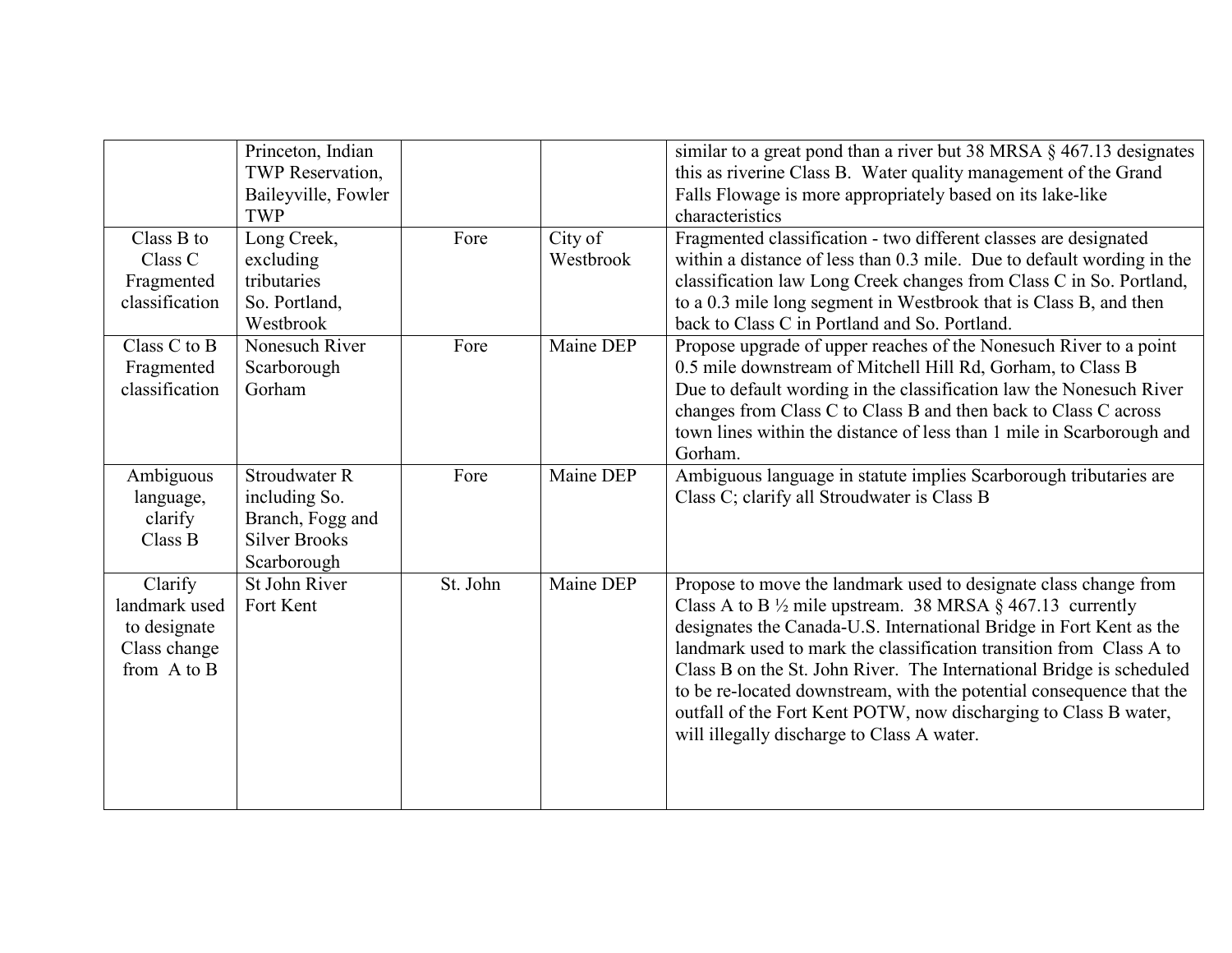| Ambiguous<br>language,<br>clarify Class $C$ | <b>Trout Brook</b><br>So Portland-Cape<br>Elizabeth | Fore | Maine DEP | Ambiguous language in statute. Trout Brook is assigned to two<br>classes along a town boundary that runs through the mid-channel of<br>the brook. Waters draining into tidal waters of Cumberland County<br>are Class B by default, except that all minor drainages in South<br>Portland are classified as Class C. Clarify that the segment of Trout<br>Brook that serves as the town-border between Cape Elizabeth and So<br>Portland is Class C. |
|---------------------------------------------|-----------------------------------------------------|------|-----------|-----------------------------------------------------------------------------------------------------------------------------------------------------------------------------------------------------------------------------------------------------------------------------------------------------------------------------------------------------------------------------------------------------------------------------------------------------|

# RECOMMENDED LOWERING OF WATER QUALITY CLASSIFICATION

| Class B           | Jepson Brook | Androscoggin | City of  | Jepson Brook in Lewiston is designated Class B but the stream is       |
|-------------------|--------------|--------------|----------|------------------------------------------------------------------------|
| impaired          | Lewiston     |              | Lewiston | confined to a concrete channel for more than 80% of its length. The    |
| stream to Use     |              |              |          | lower 800 feet before the confluence with the Androscoggin River       |
| Attainability     |              |              |          | remains as natural channel. City of Lewiston has petitioned for        |
| Analysis (UAA     |              |              |          | UAA; Class B is not attainable. Class C $may$ be attainable in the 800 |
| to establish      |              |              |          | foot natural channel section with improved flow, stormwater and        |
| attainable, site- |              |              |          | water quality management in the watershed. UAA needed to               |
| specific goals)   |              |              |          | establish site-specific, highest attainable goals for stream.          |

## PROPOSALS THAT ARE NOT BEING RECOMMENDED BY THE DEPARTMENT AT THIS TIME

| Class C to | Androscoggin     | Androscoggin | Friends of   | Upgrade mainstem from Durham Boat Launch or Worumbo Dam, to         |
|------------|------------------|--------------|--------------|---------------------------------------------------------------------|
| Class B    | River mainstem   |              | Merrymeeting | mouth of the Androscoggin in Merrymeeting Bay (line between         |
|            | Durham, Topsham, |              | Bay          | Pleasant Pt., Topsham and North Bath.                               |
|            | <b>Brunswick</b> |              |              | FOMB data documents instantaneous and long-term average             |
|            |                  |              |              | attainment of dissolved oxygen at operational loads. Information is |
|            |                  |              |              | lacking about the likelihood of attainment of Class B criteria at   |
|            |                  |              |              | maximum licensed loads. Additional monitoring data and an updated   |